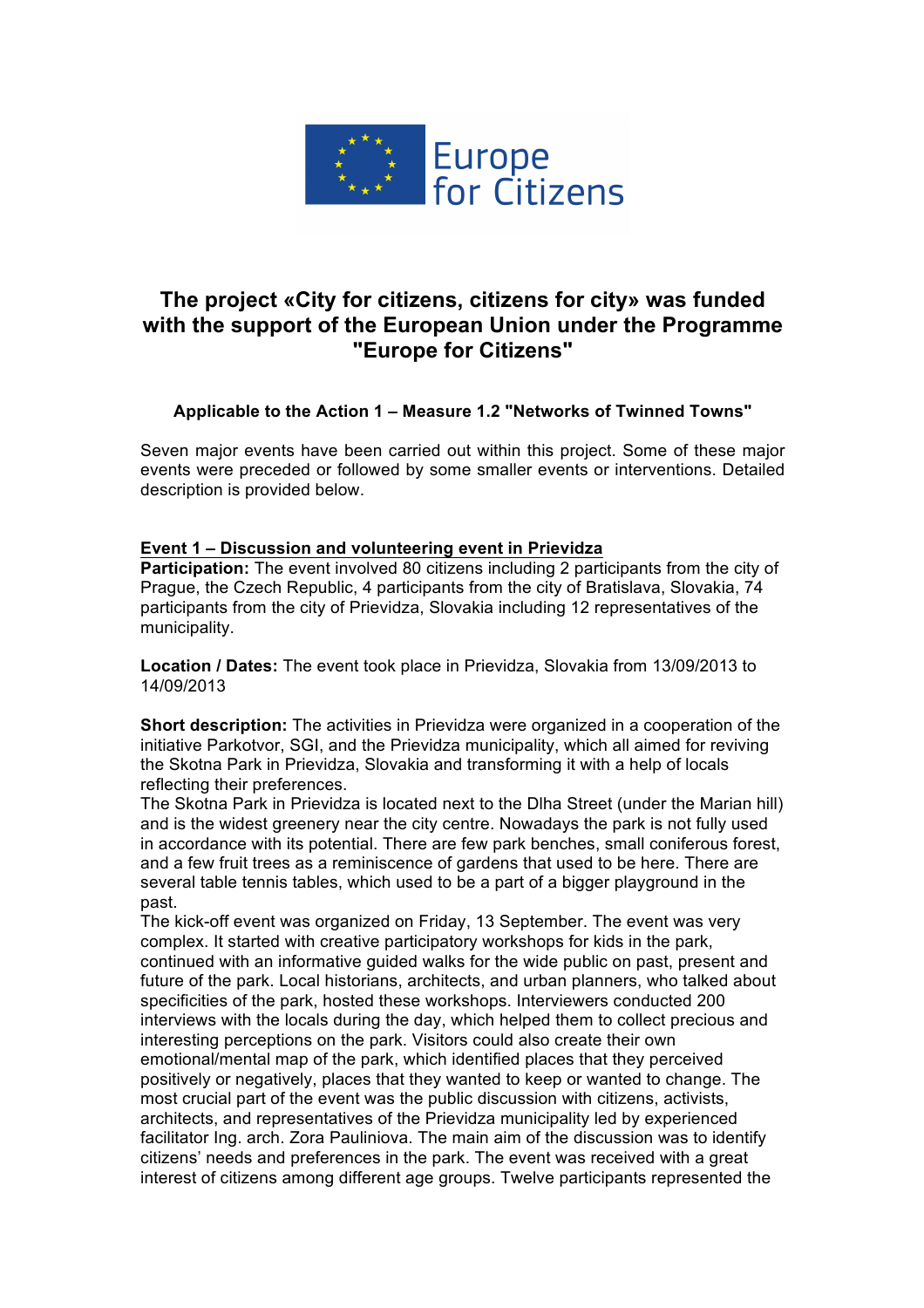municipality of Prievidza, two represented SGI, and five represented the initiative Parkotvor, the rest was engaged public interested in the future of the park. Apart from this event, which was planned in the project, SGI and Parkotvor in cooperation with the municipality of Prievidza and volunteers organized several volunteering events during which they cleaned the park and accommodated several suggestions that were presented in the discussion. This first event was a catalyst for many others. It helped to create a vibrant community that "adopted" the park and has further plans with it.

# **Event 2 – Discussion and volunteering event in Siret**

**Participation:** The event involved 184 citizens including 184 participants from the city of Siret, Romania.

**Location / Dates:** The event took place in Siret, Romania, from 21/9/2013 to 16/10/2013

**Short description:** The Siret municipality only organized the events in Siret as there was no local NGO partner involved in the project. However, two other institutions were invited to participate - a local high school, and hospital, which contributed to the project significantly. In Siret, there were four events realized. Within the first two events realized on 28 September and 5 October inhabitants were invited to a discussion on the public spaces. They were encouraged to present their ideas and suggestions about future town development and they also identified the downtown parks as public spaces that demanded urgent intervention. Based on suggestions from citizens, the external company developed a series of designs/proposals that reflected the ideas received from citizens. The municipality is continuously searching for the funding opportunities to realize these proposals.

Two other events organized on 21 September and 16 October were volunteering events, which were also focused on the downtown parks. Local inhabitants, students and patients of the Chronic Psychiatric Hospital were included and had a chance to contribute to their improvement.

## **Event 3 – Discussion and volunteering event in Vulcan**

**Participation:** The event involved 150 citizens including 150 participants from the city of Vulcan, Romania.

**Location / Dates:** The event took place in Vulcan, Romania, from 25/10/2013 to 26/10/2013

**Short description:** The Vulcan municipality implemented the project activities in Vulcan since there was no other local NGO partner involved. The activities consisted of two major events/activities - discussion and volunteering event. On October 25, the municipality representatives went to the streets of Vulcan to discuss the project with locals, to collect their ideas on volunteering and their perception of municipality and its work. Next day, the Mayor of Vulcan organized an open discussion and meeting with inhabitants in the Town Hall. More than a hundred inhabitants attended the event, among them high school students, teachers, volunteers, seniors, town hall employees and many others. The Mayor spoke about the municipality and its role and possibilities. Other municipality representative discussed volunteering and relevant legislation. They both encouraged the participants to come up with the ideas on how to improve public spaces and services in the town, discuss their problems with regards to urban development.

The discussion was followed by a series of volunteering events, which took place in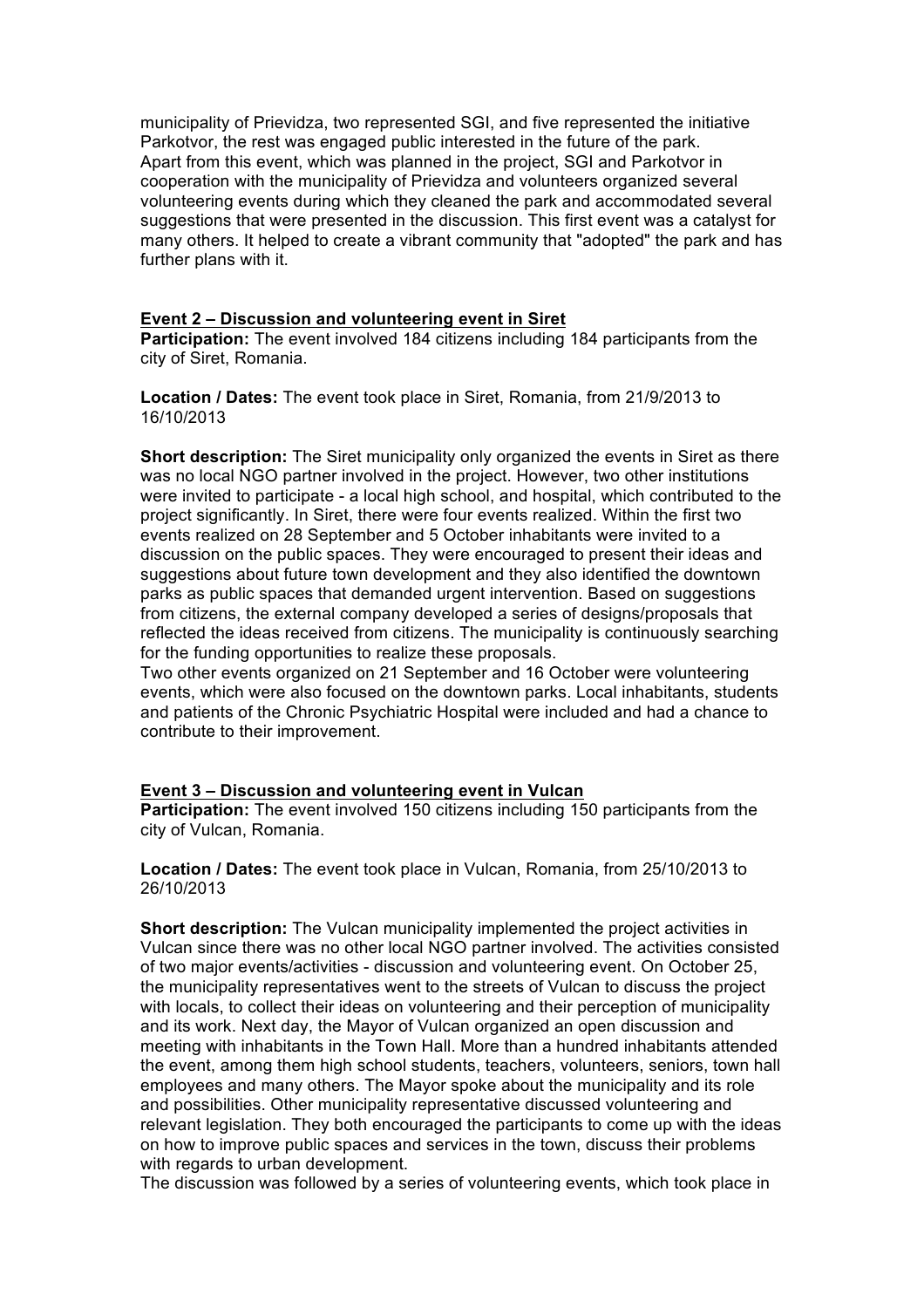Vulcan throughout December 2013. Approximately 150 citizens attended those events. The main aim of volunteering events was to support needy children in the region. The municipality organized creative workshops where inhabitants could both learn something new and create nice gifts for needy children. This event was well accepted and inhabitants agreed to repeat it annually before Christmas.

Throughout the whole project the citizens could approach the municipality with their opinions and suggestions on the new projects they would like to implement from the EU funds in the next financial period, 2014 - 2020. They had an opportunity to write, call or visit the Town Hall and discuss at the Project Office needs of their communities.

In this project inhabitants also expressed their wish to transform the place in front of the Town Hall to more attractive place offering more social interactions. Together with volunteers the municipality fitted new banks, and planted flowers. In near vicinity a commemorative board with the information on the project was built.

## **Event 4 – Participatory planning and volunteering event in Bratislava**

**Participation:** The event involved 80 citizens including 2 participants from the city of Prague, the Czech Republic, 1 participant from the city of Prievidza, Slovakia, 77 participants from the city of Bratislava, Slovakia.

**Location / Dates:** The event took place in Bratislava, Slovakia from 26/09/2013 to 26/09/2013

**Short description:** The project activities in Bratislava were realized in cooperation of Slovak Governance Institute (SGI) with the municipality Bratislava – Nove mesto. They decided to intervene in the playground at the Osadna Street in Bratislava. The playground at the Osadna Street is quite large and green. However, it is neglected and although it is visited by a large number of either parents with children living in nearby flats and houses or by teachers with children visiting nearby Preschool and Grammar school, yet there is no community created around the playground. Even regular visitors do not know each other.

SGI decided to find out the needs and preferences of the visitors of the playground and reflect these in the planned interventions. Therefore, it organized participatory planning event on 26 September where the team of interviewers conducted around 40 interviews with locals and collected precious and interesting information about the playground, and its perceptions by children of various age, their parents, grandparents, and teachers.

For the interviews, individual semi-structured interviews with the playground visitors parents, children, seniors, groups of Preschool pupils and Grammar school pupils from nearby Preschool and Grammar school at the Česká street were chosen as a research method. Interviewees were asked questions from a unified questionnaire, but also had a space to express their own suggestions and recommendations. The collected data revealed that visitors are happy that they have such big and green playground in the neighborhood. Still, they suggested several financially nondemanding and easily implemented changes that will make the playground more attractive. When it came to less demanding interventions, they suggested repairing benches, creating a chalk drawing table at the wall, covering for the sandbox and fitting the wooden pallets around the sandbox in the front part of the playground or stocking the tennis table and growing new trees in the back part of the playground. Among more demanding interventions mentioned, a drinking water fountain, roof above the sandbox and new playground elements was suggested in the front of the playground and a new surface for the ball games pitch and ice rink during winter months. This participatory planning event was a great start for the following activities, such as volunteering activities or pick-nicks, which demonstrated to locals that it is up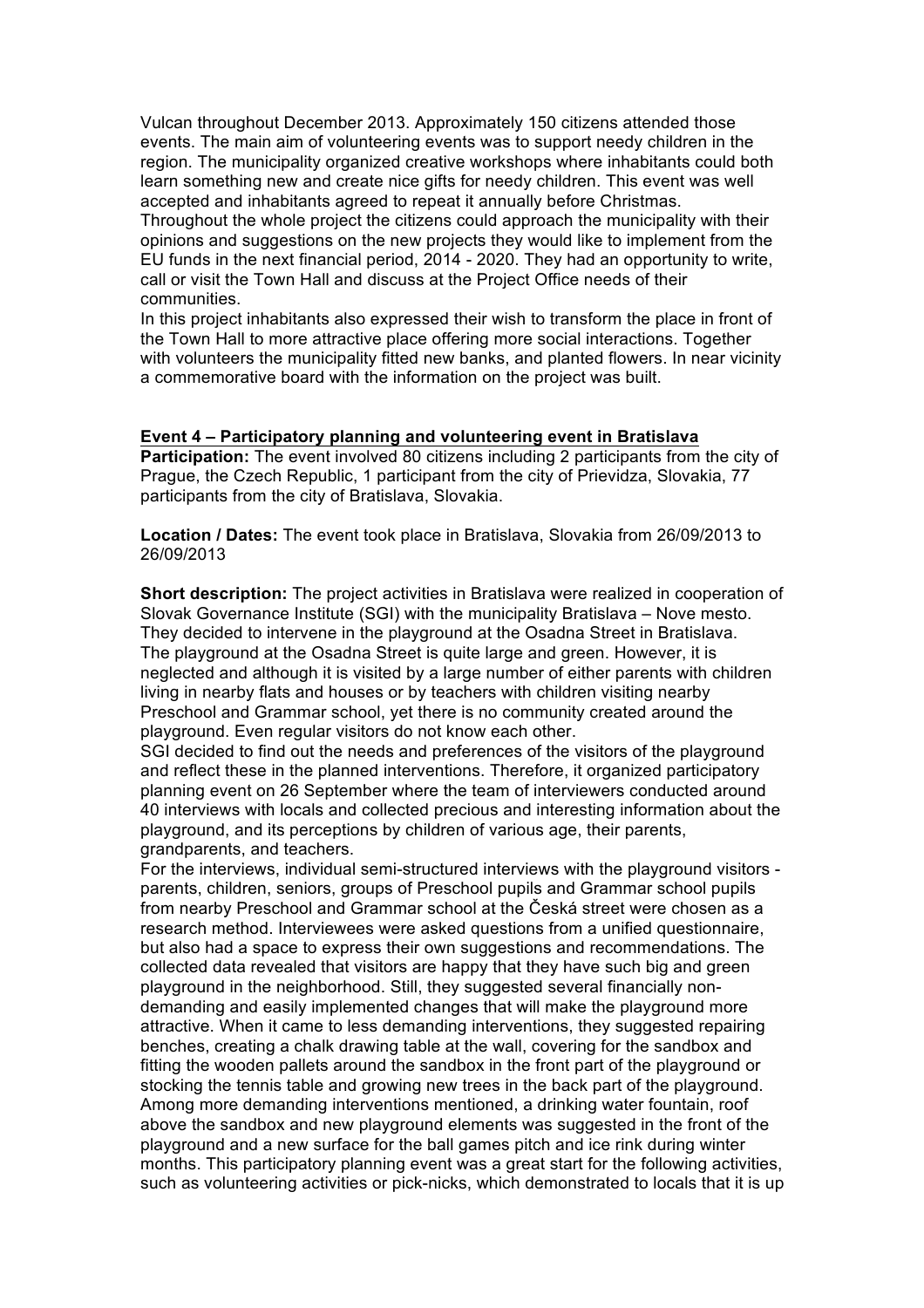to them to create a programme in the park and helped to create a local community there.

### **Event 5 – Discussion and walk in Prague**

**Participation:** The event involved 70 citizens, including 2 participants from the city of Bratislava, Slovakia, and one participant from the city of Prievidza, Slovakia, and 67 participants from the city of Prague, the Czech Republic.

**Location / Dates:** The event took place in Prague, the Czech Republic from 23/10/2013 to 23/10/2013

**Short description:** In Prague the projects activities were implemented by the NGO Prague Mothers. Although they did not have any official partner in the project in Prague, they cooperated with the municipality - City District of Prague 2. The first event that they organized was a community happening in the Klicov forrest in Vysocany, Prague which celebrated walking as an alternative for short distance transport in the city. The event with the character of an intimate neighborhood festivity included fire, roasting and homemade cakes. The visitors took part in a "battle game" within which they fulfilled various tasks. Besides questions with pedestrian topic, they also guessed how long it takes for various artificial materials to fall apart in nature, got to know and recognize types of trees etc. The event was a great success and contributed to community building.

The second major project event organized by the Prague mothers in cooperation with the City District of Prague 2 was a meeting of representatives of the municipality – the City District of Prague 2 and citizens, which was organized on 23 October. The discussion was mainly focused on the results and efficiency of the online project "Chodcisobe.cz", which enables citizens to submit their complaints to the municipalities. The purpose of the meeting in the City Hall of Prague 2 was to present results of one and half year service of the online project Chodcisobe.cz and look for an agreement on improving communication between the municipality on one side, and online project administration and citizens on the other side to make cooperation between them as effective as possible. Presentations by project users, municipality representatives and following discussion revealed that the biggest problem are unclear competencies and a tangle of relations between City Districts on one side and the City resp. TSK (Technical Administration of Communications) on the other. The City Districts are mostly upset that complaints of citizens are often sent to them according to their localization and not according to the liability to solve them and finance the improvements. City of Prague is an owner of more than 90% of communications, but all the complaints are sent to City Districts that cannot be either solved or financed by them. During this event other projects such as "Ladíme Prahu" (We are tuning Prague) of the Institute for City Development and

Odkazprestarostu.sk of SGI in Bratislava, from which the Prague Mothers took over Chodcisobe.cz were presented to the audience of the meeting.

Later in the day the Prague Mothers organized a "sightseeing guided walk" for participants in the streets of the City District of Prague 2 to show a real impact of the online project Chodcisobe.cz on life in the City of Prague. For instance the City District of Prague 2 installed along the FN building (University Hospital) pillars, which prevent cars to park deep into the pavement and thus ensure wheelchair users and parents with prams have sufficient space to move around on the sidewalk. This measure based on citizens' complaint submitted through Chodcisobe.cz is an excellent example how citizens could achieve a change if they are engaged.

#### **Event 6 – Participatory and volunteering events in Tirana**

**Participation:** The event involved 170 citizens including 170 participants from the city of Tirana, Albania.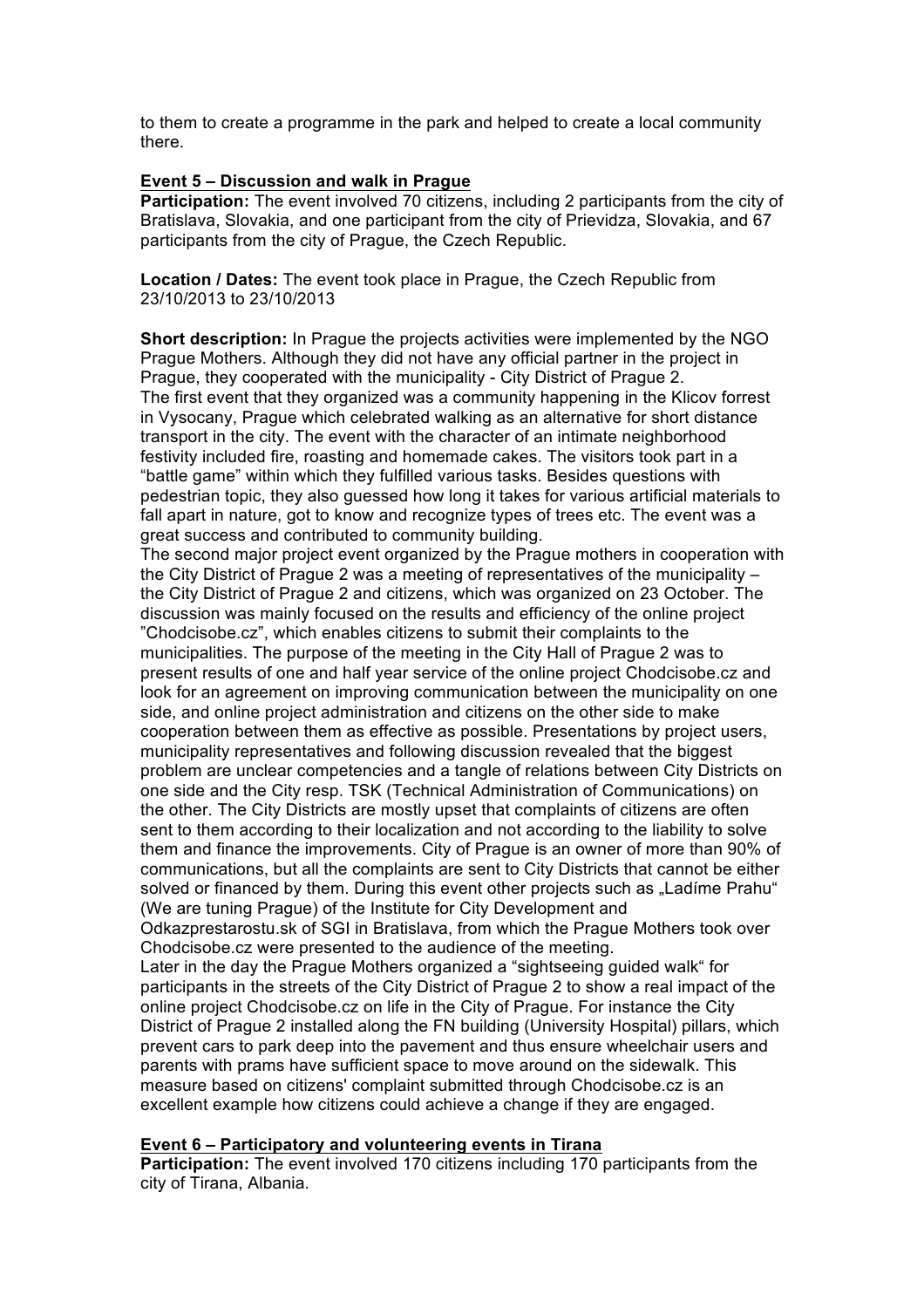**Location / Dates:** The event took place in Tirana, Albania from 16/09/2013 to 23/10/2013

**Short description:** The events in Tirana, Albania were organized in cooperation of Co-PLAN Institute for Habitat Development and the Kashar - Tirana municipality. First, the days between 16/09/2013 - 30/09/2013 were dedicated to the participatory planning workshop facilitated by a moderator, and experts in the field of urban planning, architecture, and art design, and to consultations with the community concerning the issue to be resolved, their vision, expectations, and suggestions to be taken into account by the workshop team. The aim of the events was to gauge the community needs and expectations to ensure that the urban intervention was participatory and reflective of a genuine community concern. CO-Plan held three consultative meetings, at different times of the day, so to maximize the number of community involved in the recreational site designation and implementation. All residents living in the area shared in common the concern of lacking public spaces, which was particularly worrying in the case of children and the elderly, as two of the most exposed groups to the street perils. In most cases the community members were grateful and approving of the ideas suggested by the workshop participants; children expressed precise wishes concerning preferences in colors and concrete children cartoons which were also accommodated in the project. Second, the days of 01/10/2013 – 23/10/2013 were dedicated to the implementation of the urban Intervention on the site. The aim of the event was to realize the urban intervention based on the project and elements developed during the workshop. Over a period of nearly three weeks, the team had to work on a number of processes in order to prepare the site to 'host' the recreational area. First, in collaboration with the local authorities the terrain had to be cleaned, and leveled, removing waste and excessive construction materials, which had been deposited on site. Further, the area had to be marked, clearly assigning the positions where the elements would be incorporated, for optimal safety of the children playing. As the elements were transported to the site, a talented painter fulfilled children's wishes by painting a

mural consisting of their favorite cartoon or film characters such as Mr. Bean, Hello Kitty, Spiderman, etc. Most elements required for intensive manual work and time in order for the cement to settle, and paint, dry.

The day of 24/10/2013 was dedicated to the inauguration of the urban Intervention, which was a Recreational Area for mainly for the children and the elderly, and the community. The aim of the event was to launch the recreational area and encourage citizens to not only maintain it, but also to use this as a model that could be implemented in other neighborhoods also. The event was organized on site, with the participation of the local authorities, workshop moderator, project coordinator, residents, and children. Residents and the local authorities were very appreciative of the result and of the original approach adopted in preparing the recreational area elements through recyclable materials. The local authorities agreed to maintain the site in collaboration with the students.

All local events were designed to include mostly local inhabitants and encourage them to volunteer.

## **Event 7 – Final conference City for citizens, citizens for city in Bratislava**

**Participation:** The event involved 130 citizens, including 2 participants from the city of Tirana, Albania; 3 participants from the city of Siret, Romania; 13 participants from the city of Vulcan, Romania; 3 participants from the city of Prague, the Czech Republic; 4 participants from the city of Brno, the Czech Republic (invited by the Czech partner), 5 participants from the City of Prievidza, Slovakia. Our project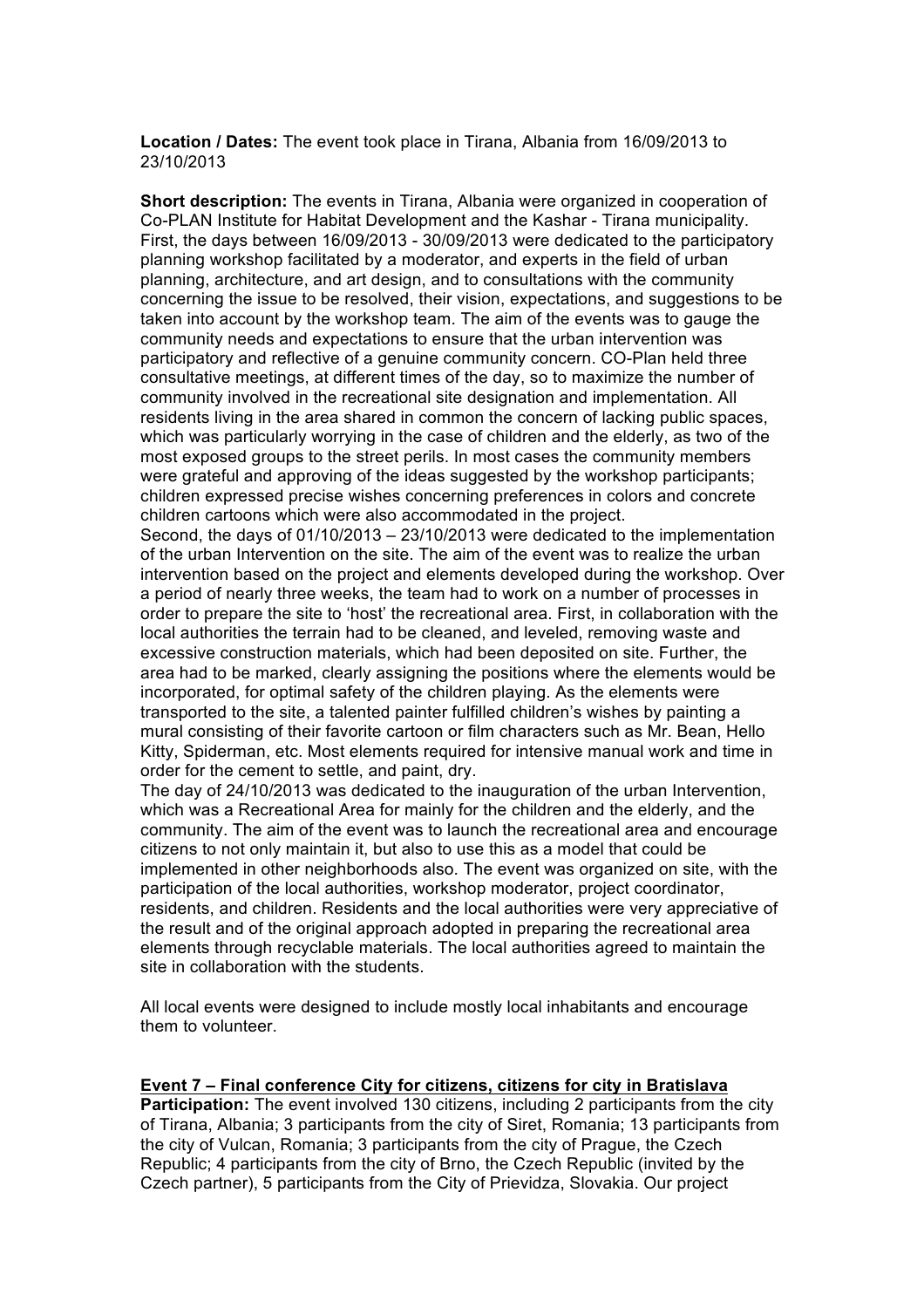partner from the Czech Republic also invited 3 participants from the city of Budapest, Hungary and 1 participant from the city of Katovice, Poland as speakers at the conference since they represented organizations, which have a successful experience in engaging volunteers, cooperating with municipalities and transforming public space, which could be easily repeatable in all partner countries. There were also 96 participants from different Slovak and Czech cities, including 2 participants from the city of Trnava, Slovakia, 1 participant from the city of Nitra, Slovakia, 1 participant from the city of Lučenec, 4 participants from the city of Banská Bystrica, 1 participant from the city of Košice, who were invited as speakers. The remaining 87 participants were from the city of Bratislava, Slovakia.

**Location / Dates:** The event took place in Bratislava, Slovakia, from 24/03/2014 to 27/03/2014

**Short description:** The conference organized in Bratislava discussed volunteerism, cities, online and offline activism that improves them, and meaningful cooperation between municipalities, private and non-profit sector, and public. It posed different important questions such as *How are our cities? What do we know about them? Who identifies himself/herself with public space – municipality, public or is it a no man's land? Who should be involved in decision-making concerning public space? What is the role of an individual and what can s/he change? What data do we have about the cities? How do we work with these data?* International and Slovak guests tried to respond these and many other questions.

The conference lasted four days and had very diverse program. First day was mainly dedicated to the project City for citizens, citizens for city, and its outputs. All project partners attended the event and presented their project outcomes. Second day was dedicated to the topic of volunteerism. Some Slovak initiatives were presented, and discussion with the municipalities followed. Local and foreign online tools for improving the cities were presented on the third day. The forth day was dedicated to local Slovak initiative that improves public spaces. Besides presentations there were practical workshops led by experienced trainers. The workshops discussed work with volunteers, communication and creating good and solid arguments for your cause, participatory planning and two legal workshops advised on the topics of illegal buildings and parking. The language of the conference was English, Slovak, and Czech. Interpretation from/to English was provided during the whole conference.

#### **Publication:**

Another outcome of the project is the publication City for citizens, citizens for city on activism published by the Slovak Governance Institute in cooperation with some project partners. This publication discusses the changes, which public spaces in post-communist countries have gone through. Decades of forced limitation or even deprivation of private property ownership resulted in very individualistic approach, which is characterized by perceiving public spaces as transitional places between work and leisure. Nobody claims ownership of public spaces, neither municipalities nor inhabitants, and therefore they suffer of long-term neglect. Yet all of these places have a great potential to become inclusive places where people representing various socio-economic groups like to spend their time, and socialize.

This publication aims to demonstrate the above through a series of case studies on activism in public spaces in Albania, the Czech Republic, and Slovakia. It brings the best practice examples of how any neglected public space could be transformed to an attractive and vibrant place reflecting needs and preferences of inhabitants and potential visitors. Case studies aim to identify decisive factors, which led to the success of initiatives transforming public spaces and provide others interested in reviving public spaces with valid recommendations helping them to repeat the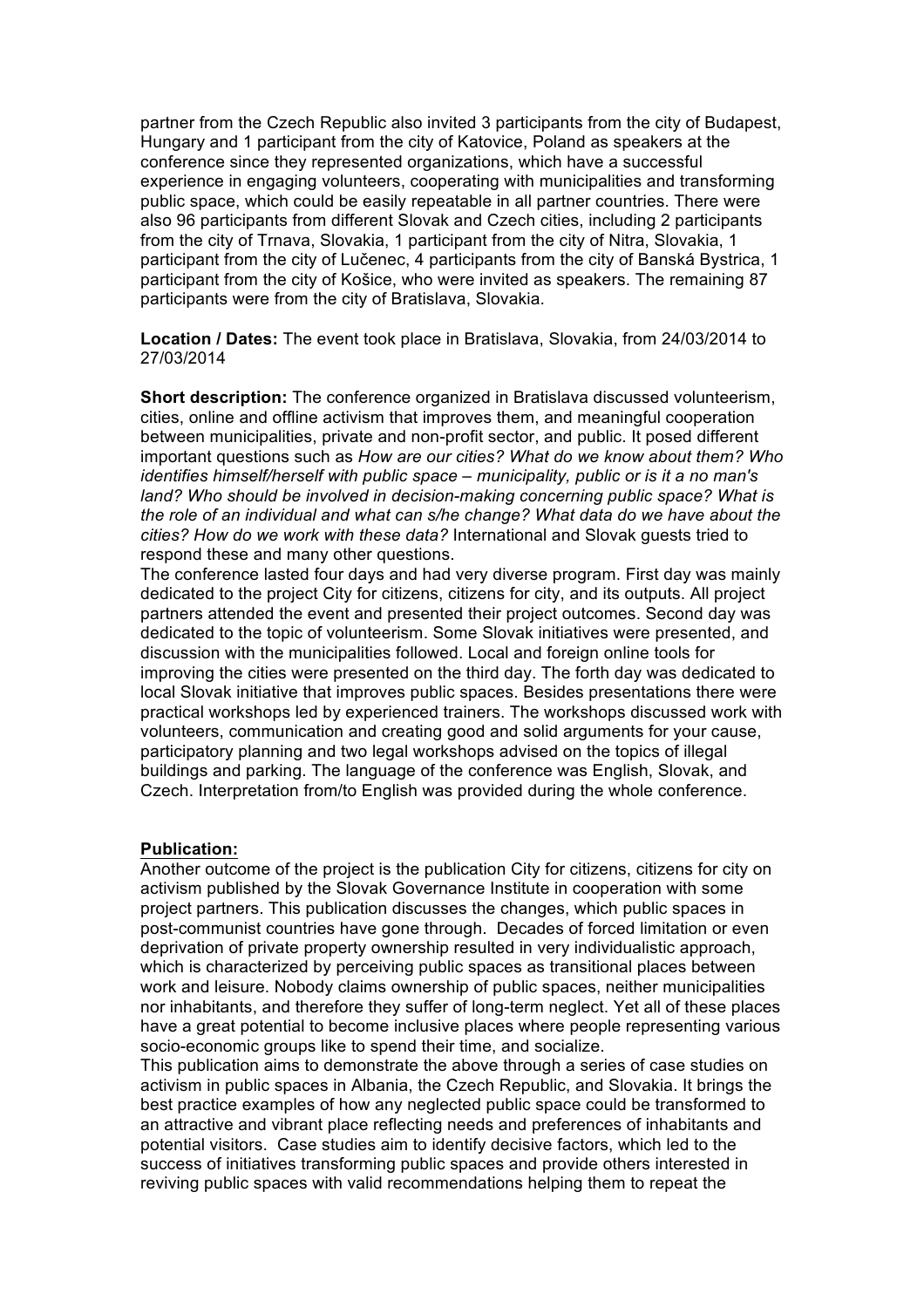success. Some of urban interventions in Prievidza, Prague, and Tirana mentioned in this publication represent project outcomes and practical examples proving the power of volunteering and potential of public spaces, which if well used could transform our cities to vibrant, but safe and enjoyable places to live. All described events and interventions provide with useful tips on how to engage people and encourage them to volunteer for their community.

The publication is available at the following link in English: http://www.governance.sk/index.php?id=2090

# **Short Films:**

Some of the discussions and volunteering or participatory planning events were recorded and made into short films, which are available on Vimeo.com or Youtube.com at the following links:

Short Film from Prague, the Czech Republic:

http://vimeo.com/kameramancz/review/80480134/28bfb87785 Short Film from Prievidza, Slovakia: http://vimeo.com/82007542, http://vimeo.com/84386516

Short Film from Kashar - Tirana, Albania: http://vimeo.com/84382146 Short film from Siret, Romania: https://www.youtube.com/watch?v=zaxk0OXdPDE

# **Website:**

The website http://c4c.governance.sk created for the purpose of the project was the main source of information. All information related to the events and activities was published mostly on this website.

# **Media coverage:**

Throughout the project we were in contact with media and informed them about every event and progress made. Together with our partners we ensured media coverage of volunteering events and discussions in different partner towns as well as a media coverage of the final four-day conference in Bratislava. Slovak Governance Institute promoted its events (volunteering event and discussion in Prievidza and Bratislava – Nové Mesto, and final conference City for citizens, citizens for city) online on our website (http://www.governance.sk), on the project website (https://c4c.governance.sk) and on our social media – Facebook (FB) fanpage of the Institute (https://facebook.com/institut.sgi) and of the project Odkazprestarostu.sk, which was a starting point of this project (https://www.facebook.com/odkazprestarostu). For the final conference, we also created FB event, which we fed with the information regularly (https://www.facebook.com/events/617253261673789/). The support of the project from the EC Programme Europe for Citizens was mentioned in offline and online materials as well.

The conference gained significant media coverage in Slovakia. Just to mention few of them:

1. http://www.citylife.sk/ina-akcia/mesto-pre-ludi-ludia-pre-mesto-kc-dunaj-bratislava March, online portal, City life (invitation)

2. http://www.kamdomesta.sk/bratislava/kulturne-institucie/centra-kultury/kulturnecentrum-dunaj/mesto-pre-ludi-ludia-pre-mesto March, online portal, Kam do mesta (invitation)

3. http://mladez.sk/ponuka/mesto-pre-ludi/ March, online portal for youth, Mladez.sk (invitation)

4. http://i-lemon.sk/index.php?log=clanok&uid=1619 3rd March, online portal, ilemon.sk (report + invitation)

5. 21st March, RTVS, Public Broadcasting Service, Radio Devin, (interview – guest